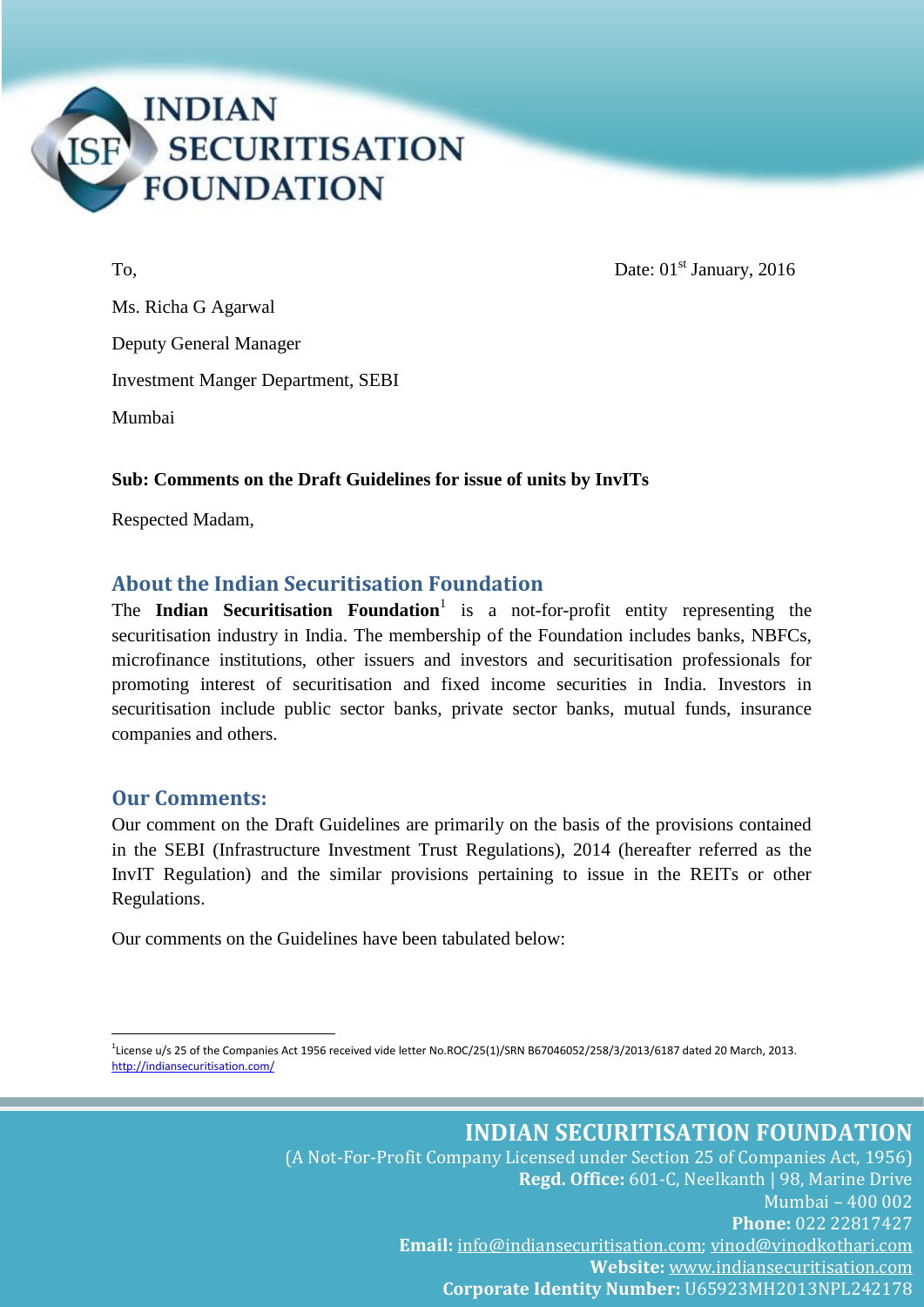

| <b>Relevant</b>   | <b>Provisions</b><br>in<br>the                                                                                                                                                          | Provisions in the InvIT                                                                                                                     | <b>Remarks</b>                                                                                                                                                                                                                                                                                              |  |  |
|-------------------|-----------------------------------------------------------------------------------------------------------------------------------------------------------------------------------------|---------------------------------------------------------------------------------------------------------------------------------------------|-------------------------------------------------------------------------------------------------------------------------------------------------------------------------------------------------------------------------------------------------------------------------------------------------------------|--|--|
| Para in the       | <b>Guidelines</b>                                                                                                                                                                       | <b>Regulation (if provided)</b>                                                                                                             |                                                                                                                                                                                                                                                                                                             |  |  |
| <b>Guidelines</b> |                                                                                                                                                                                         |                                                                                                                                             |                                                                                                                                                                                                                                                                                                             |  |  |
| Para $1(1)$       | Investment<br>Mangers<br>shall appoint one or<br>Merchant<br>more<br>Bankers.                                                                                                           | Regulation $10(5)$ provides<br>that Investment Manager in<br>consultation<br>with<br>the<br>would<br>appoint<br>Trustee<br>Merchant Banker. | Thus the Investment<br>Manager does not<br>have an independent<br>power to appoint<br>Merchant Banker.                                                                                                                                                                                                      |  |  |
|                   |                                                                                                                                                                                         |                                                                                                                                             | Thus the provisions<br>the<br>Guidelines<br>in<br>are inconsistent with<br>the<br><b>InvIT</b><br>Regulation.                                                                                                                                                                                               |  |  |
|                   |                                                                                                                                                                                         |                                                                                                                                             | Further there should<br>be a check on the<br>appointment of the<br><b>Investment Manager</b><br>hence<br>and<br>consultation<br>with<br>the Trustee should<br>not be dispensed<br>with.                                                                                                                     |  |  |
| Para $5(1)$       | $\sigma$ f<br>Requirement<br>keeping<br>security<br>deposits with the Stock<br>Exchanges.<br>The<br>amount to be kept as<br>security would be .5%<br>of the units offered to<br>public. | N.A.                                                                                                                                        | The<br>period<br>for<br>which the security<br>deposit would<br>be<br>with the exchange is<br>not provided in the<br>Guidelines.<br>Para $5(2)$ states that<br>the procedures for<br>forfeiture,<br>refund,<br>would<br>be<br>etc.<br>specified<br>by<br>the<br>board or exchanges.<br>In case the period of |  |  |

# **INDIAN SECURITISATION FOUNDATION**

(A Not-For-Profit Company Licensed under Section 25 of Companies Act, 1956) **Regd. Office:** 601-C, Neelkanth | 98, Marine Drive Mumbai – 400 002 **Phone:** 022 22817427 **Email:** [info@indiansecuritisation.com;](mailto:info@indiansecuritisation.com) [vinod@vinodkothari.com](mailto:vinod@vinodkothari.com) **Website:** [www.indiansecuritisation.com](http://www.indiansecuritisation.com/) **Corporate Identity Number:** U65923MH2013NPL242178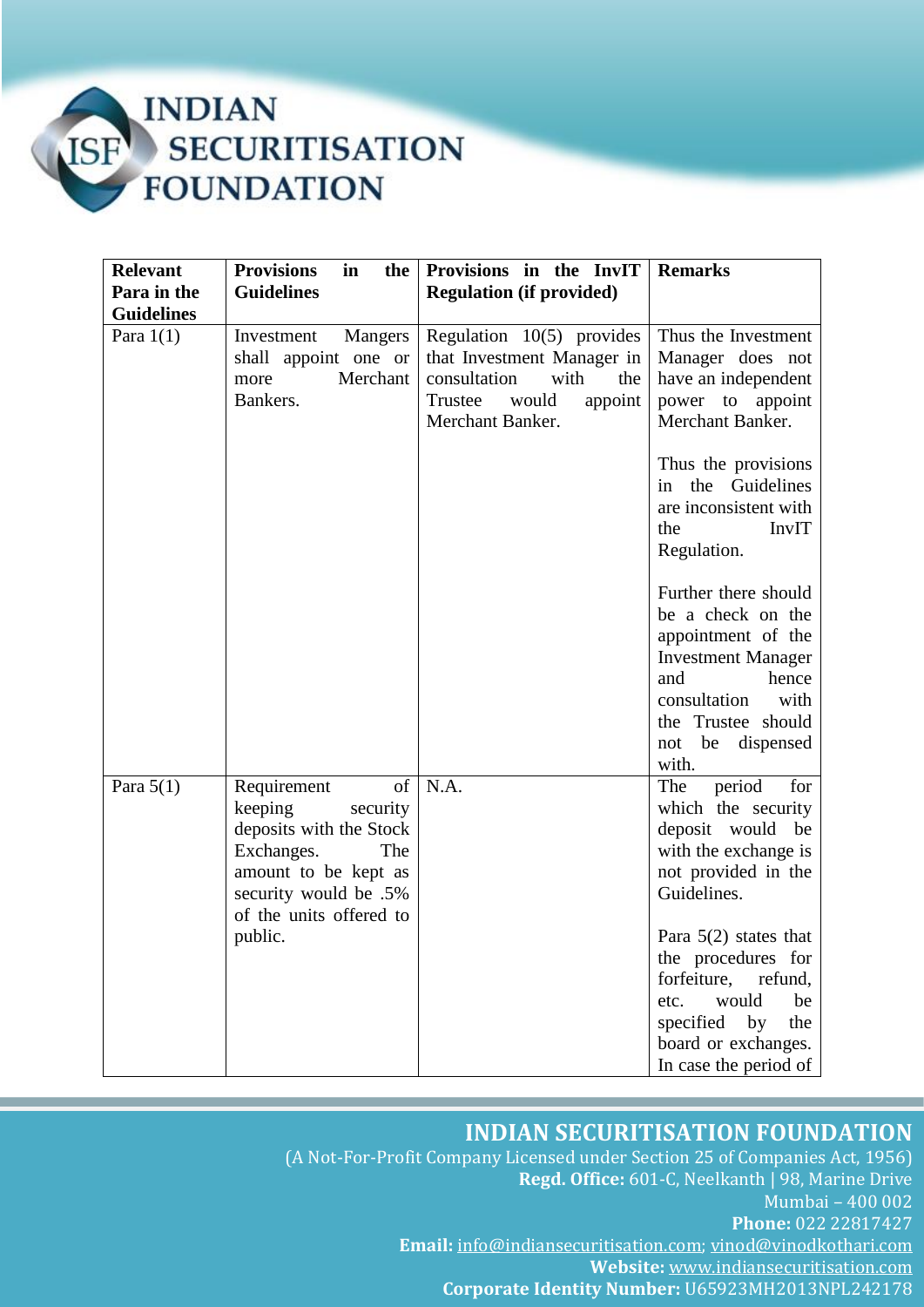

|             |                                                                                                                                                     |      | deposit is more than<br>the number of days<br>from the beginning<br>of subscription<br>to<br>allotment<br>the<br>of<br>units, there would<br>be blockage<br>of<br>funds. This might<br>cause problems to<br>the InvITs.<br>Thus<br>we<br>assume<br>that the same would<br>addressed<br>be<br>shortly. |
|-------------|-----------------------------------------------------------------------------------------------------------------------------------------------------|------|-------------------------------------------------------------------------------------------------------------------------------------------------------------------------------------------------------------------------------------------------------------------------------------------------------|
| Para $7(7)$ | The number of units to<br>issued<br>shall<br>be<br>be<br>determined by a back-<br>calculation<br>methodology (i.e. issue<br>size divided by price). | N.A. | of<br>The<br>process<br>determining<br>the<br>number of units is<br>unique as the same<br>is not adopted in<br>of<br>any<br>the<br>regulations<br>with<br>respect to issue and<br>pricing<br>of<br>instruments.                                                                                       |
| Para $8(1)$ | The<br>application<br>for<br>accepting bids shall be<br>accepted only through<br><b>ASBA</b> facility                                               | N.A. | Considering<br>the<br>current penetration<br>of the facility and<br>comfort<br>of<br>the<br>this<br>investors,<br>should be dispensed<br>with for a certain<br>period of time.                                                                                                                        |
| Para $8(2)$ | stipulates on the   N.A.<br>It<br>issuer to collect<br>an<br>amount equivalent to<br>the entire application<br>margin<br>money<br>as<br>money.      |      | The applicants have<br>to pay twice for the<br>application<br>which<br>may cause hardship<br>to the applicant.                                                                                                                                                                                        |

# **INDIAN SECURITISATION FOUNDATION**

(A Not-For-Profit Company Licensed under Section 25 of Companies Act, 1956) **Regd. Office:** 601-C, Neelkanth | 98, Marine Drive Mumbai – 400 002 **Phone:** 022 22817427 **Email:** [info@indiansecuritisation.com;](mailto:info@indiansecuritisation.com) [vinod@vinodkothari.com](mailto:vinod@vinodkothari.com) **Website:** [www.indiansecuritisation.com](http://www.indiansecuritisation.com/) **Corporate Identity Number:** U65923MH2013NPL242178